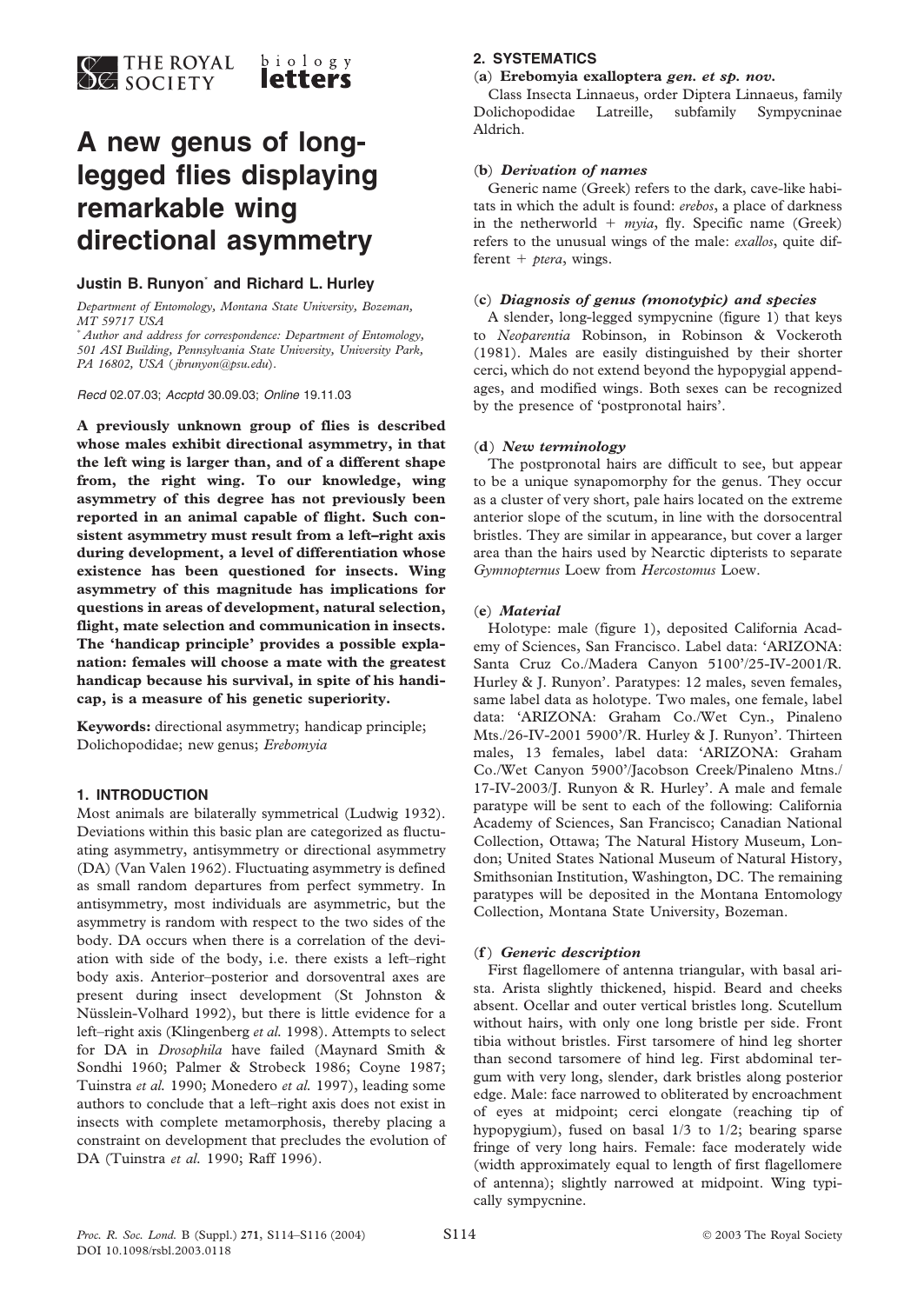

Figure 1. Holotype male of *Erebomyia exalloptera*, habitus. Scale bar, 2 mm.



Figure 2. Wings of male *Erebomyia exalloptera*. (*a*) Right wing, and (*b*) left wing. Scale bar, 1 mm.

We have three additional undescribed *Erebomyia*. In each, the male has variously modified wings, but none shows DA. These species will be described in a more complete taxonomic treatment of the genus to be published elsewhere.

*Erebomyia exalloptera* is unique in the shapes of the wings of the male, which are broadly spatulate with mucronate apexes. The right wing has the distal margin distinctly excavate immediately posterior to the tip, and is *ca*. 6% smaller in area than the left wing, which is smoothly convex behind the tip (figure 2). We have examined 28 male specimens, all of which show this trait. Although the degree of DA exhibited in the wings of male *E. exalloptera* suggests that there would be a negative effect

on flight, observations verify that males are able to fly and do so within normal range, at least over limited distances.

#### **3. DISCUSSION**

There is a small number of reports of DA in insects. Most deal with genitalia and sound-associated organs in orthopteroids (Palmer 1996). Wing DA of a very subtle degree (requiring repeated measurements and statistical analyses for detection) has been reported for a butterfly (Windig & Nylin 1999), a damselfly (Pither & Taylor 2000) and three species of flies (Klingenberg *et al.* 1998). As suggested by Klingenberg *et al.* (1998) for the flies that they examined, the DA expressed in *E. exalloptera* must be mediated by a left–right axis that imparts positional identities to developing wings on either side of the body.

In holometabolous insects, adult wings develop independently from separate imaginal discs in the larva (García-Bellido *et al.* 1973). The imaginal discs are composed of independent cell lineages, termed 'compartments', from which the anterior and posterior wing regions develop (García-Bellido et al. 1973; Crick & Lawrence 1975). Most of the asymmetry between the left and right wings occurs posterior to the fourth longitudinal vein, which has been identified as the approximate border between the anterior and posterior compartments (García-Bellido *et al.* 1976). In addition to supporting the compartment hypothesis, the confinement of asymmetry to the posterior region of the wing supports the finding that the posterior compartment displays greater response to selection, and has greater genetic flexibility than the anterior compartment (Guerra *et al.* 1997).

The habitat and mating behaviour of *E. exalloptera* might provide clues to the origin of their wing asymmetry. Adults are found within large, dark cavities formed by overhanging rocks near streams, where they may occur in large numbers. Males initiate flight and hover close to the rock face, and will quickly, but gently, tap any dark spot on the rock during flight. Males, when tapped, usually fly, but females usually walk forwards for a few millimetres. The hovering male lands behind and approaches within 2 mm of a female, extends both wings horizontally and fans them in a series of short bursts. If the female does not fly, the male will position himself above her abdomen, continue wing fanning, and attempt to copulate.

A few flies are known to produce sounds during courtship (Burk 1981). The acoustic behaviours of flies in the family Tephritidae have received much attention, especially those of the Caribbean fruitfly, *Anastrepha suspensa* (Loew), which produces sounds by wing fanning immediately prior to and during mating (Webb *et al.* 1976). The calling song produced by male wing fanning is used by females in selecting mates, and evidence suggests that females use the intensity of sound to judge male quality (Burk & Webb 1983; Sivinski *et al.* 1984). Males of *E. exalloptera* exhibit wing-fanning behaviours similar to those of the Caribbean fruitfly, suggesting that acoustics may be involved in the courtship of this species.

In 1975, Amotz Zahavi proposed the 'handicap principle' to explain the evolution of costly and extravagant displays and ornaments: 'a female which could discriminate between a male possessing a sexually selected character, from one without it, can discriminate between a male which has